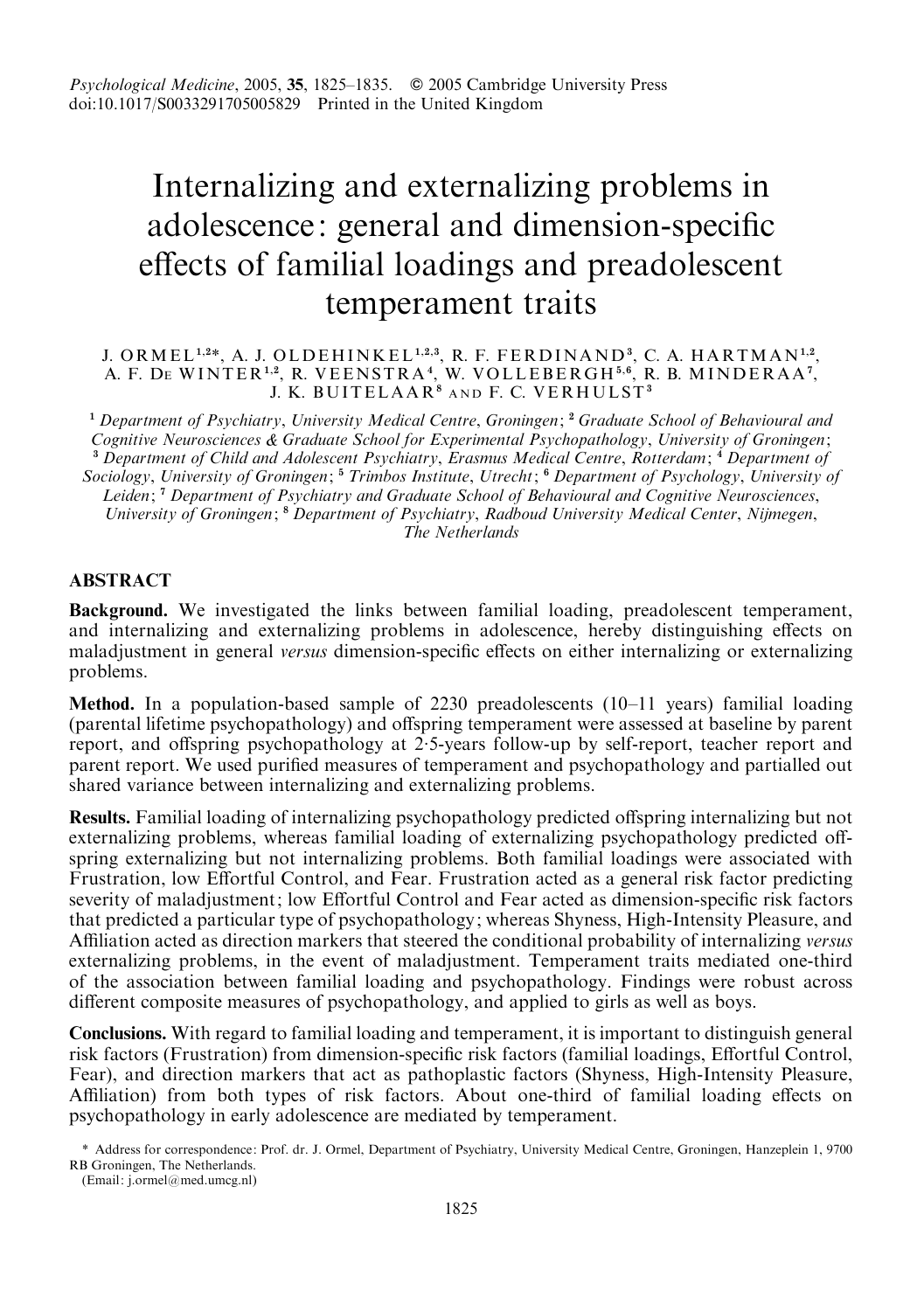# INTRODUCTION

This report extends earlier cross-sectional work on the temperament–psychopathology relationship by adding a prospective component and familial loadings, as indexed by lifetime parental psychopathology. The earlier work found diverging temperament profiles between four groups of preadolescents, namely, those with (1) neither internalizing (anxiety, depression, somatization) nor externalizing (aggressive and rule-breaking behaviour) problems; (2) only internalizing problems; (3) only externalizing problems; and (4) both internalizing and externalizing problems (Oldehinkel et al. 2004). The temperament trait of Frustration was mainly related to maladaptation in general, whereas High-Intensity Pleasure (i.e. pleasure derived from intense or novel activities) and Shyness steered the conditional probability of externalizing versus internalizing problems. Fear and Effortful Control were associated with both the severity and direction of internalizing and externalizing problems, respectively. These associations are intuitively appealing and in line with other work (e.g. Fowles, 1993; Rothbart & Bates, 1998; Widiger et al. 1999; Rothbart et al. 2000; Shiner & Caspi, 2003) that showed that internalizing problems are typically associated with personality features from the domain of negative affectivity (or neuroticism) and a relatively overactive anxiety-related behavioural inhibition system whereas externalizing problems often go together with traits from the domain of novelty-seeking and a relatively overactive approach-related behavioural activation system.

The earlier work did not take into account familial influences and was cross-sectional. It is well known that both temperament and psychopathology are partly under genetic control and share their genetic determinants to some extent (Eaves et al. 1999; Plomin et al. 2001; Benjamin et al. 2002). In addition, non-genetic familial influences may also operate on both temperament and psychopathology (Rutter et al. 1997). Consequently, the association between temperament and psychopathology could be spurious rather than causal, due to the impact of familial influences on both. Another possibility is that temperament mediates familial influences on psychopathology. Aetiological models often assume that familial influences on psychopathology operate partly via temperament (Plomin, 1994; Rutter & Silberg, 2002) but empirical tests rarely address internalizing and externalizing problems simultaneously. Hence, it is not clear to what extent mediation of familial influences via temperament actually occurs and how specific the mediation is with regard to the major dimensions of psychopathology. The second problem with the earlier work was its cross-sectional nature, which hampered the interpretation of statistical associations. The current study related baseline measures of familial loading and preadolescent temperament to mental health as manifested in early adolescence.

Limited agreement between informants and informant-related method variance are important issues in the study of child and adolescent psychopathology (Kraemer et al. 2003). Informants provide partly unique information about children's behaviour by observing the children in different contexts from their own perspective (e.g. Achenbach et al. 1987; Renouf & Kovacs, 1994). Since simple combination rules work as well, if not better, than more complicated ones (Bird et al. 1992; Piacentini et al. 1992), we will compare two simple combinations: (1) the mean score of the standardized parent, child, and teacher ratings, and (2) the highest score of the three informants, that is, using for each dimension the informant with the highest rating. Each combination has strengths and weaknesses. The 'mean score' approach acknowledges that problems identified by multiple informants are more general and hence probably more severe than problems rated by only one informant. The 'highest score' approach recognizes that informants may be unaware of (part of) the child's behaviour and prevents this from resulting in too low a problem score if the mean score approach had been applied. Another problem arises if the same informant, often the parent, provides information on determinants and outcomes as well. Reliance on a single source of information is problematic if it leads to shared method variance because shared method variance will artificially inflate the associations. Therefore, we will examine whether results remain the same if the parent report on psychopathology is disregarded.

In sum, we will examine, in a large, population-based sample, the relationships between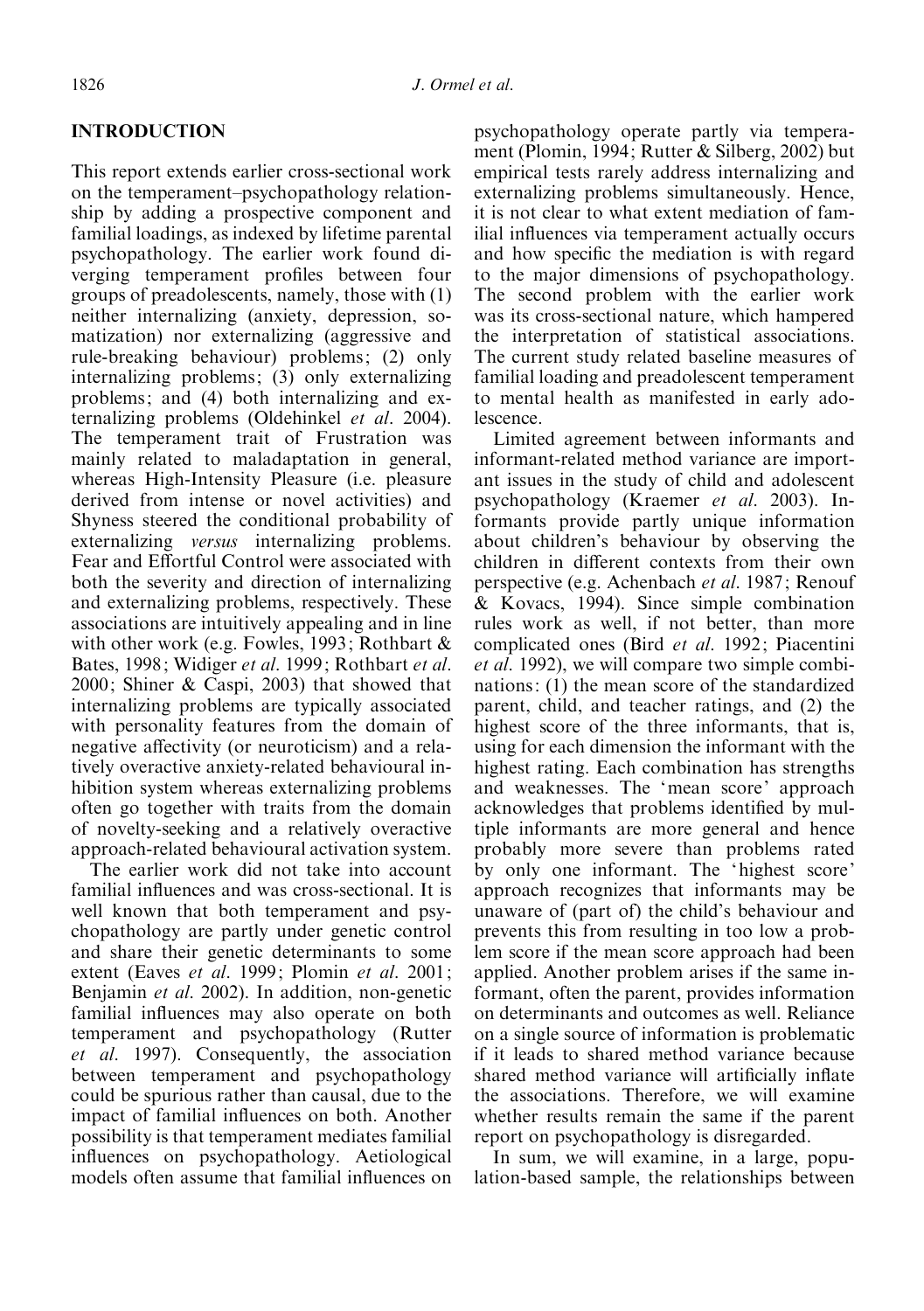familial loadings, preadolescent temperament, and psychopathology in early adolescence. Central questions regard the specificity of the associations in terms of general versus dimension-specific effects, confounding of the temperament–psychopathology association by familial loading, temperamental mediation of familial loading effects on psychopathology, and the robustness of findings across different composite multi-informant measures. Our last aim was to check the assumption that the pattern of relationships is invariant across gender, despite gender differences in temperament and psychopathology (e.g. Feingold, 1994; Verhulst et al. 1997).

#### METHODS

#### Sample

#### The Tracking Adolescents' Individual Lives Survey (TRAILS)

TRAILS is a new prospective cohort study of Dutch preadolescents. The present study involves data from the first (T1) and second (T2) assessment wave of TRAILS, which ran from March 2001 to July 2002 and September 2003 to December 2004, respectively. A detailed description of the sampling procedure and methods is provided in de Winter et al. (2005). Briefly, the TRAILS target sample involved all 10- to 11-year-old children living in the three largest cities and some rural areas in the North of The Netherlands. Of the eligible households, 76.0%  $(n=2230)$  were enrolled in the study (i.e. both child and parent agreed to participate). Responders and non-responders did not differ with respect to the prevalence of teacher-rated problem behaviour and the associations between sociodemographic variables and mental health indicators (de Winter *et al.* 2005).

Of the 2230 baseline (T1) participants, 96.4%  $(n=2149, 51.2\%$  girls) participated in the first follow-up assessment  $(T2)$ , which was held  $2-3$ years after T1 (mean number of months 29. 44, S.D.=5. 37). Mean age at T2 was 13. 55  $(s.p. = 0.54)$ .

#### Measures

## Data collection

At T1 well-trained interviewers visited one of the parents or guardians (preferably the mother,

95. 6%) in their homes to administer an interview covering a wide range of topics. Besides the interview, the parent was asked to fill out a written questionnaire. Children were measured at school, where they filled out questionnaires in groups, under the supervision of TRAILS assistants, but were also assessed individually. Teachers filled out a brief questionnaire for each TRAILS-child in their class. T2 involved only self-report questionnaires, to be filled out by the children (early adolescents now), their parents and their teachers. As in T1, the adolescents filled out their questionnaires at school, supervised by TRAILS assistants.

Lifetime parental psychopathology was assessed at T1 by means of the TRAILS Family History Interview (FHI), administered at the parent interview. Five spectra (or dimensions) of psychopathology were assessed: depression, anxiety, substance dependence, persistent antisocial behaviour, and psychosis. Each spectrum was introduced by a vignette (available on request) describing the main DSM-IV characteristics of the spectrum, followed by a series of questions assessing lifetime occurrence, professional treatment, and medication use. Biological parents were interviewed separately using a single informant, typically the mother. For each spectrum, we assigned each parent to one of the following categories:  $0 = (probability)$ never had an episode,  $1 = (probability)$  yes, or  $2 = yes$  and treatment and/or medication. For antisocial behaviour, the last category was:  $2 = (probability)$  yes and police involvement. Prevalence rates in mother and fathers respectively were, for depression: 27% and 15%; for anxiety:  $16\%$  and  $6\%$ ; for substance dependence: 3% and 7%; and for antisocial behaviour: 3% and 7%. The FHI rates were by and large comparable to the CIDI–DSM-IV lifetime rates obtained by direct interviewing in NEMESIS (Bijl *et al.* 1998); the exception being fathers' rates for anxiety disorder and substance dependence that were 40% too low.

Subsequently, we calculated familial loadings for the domains of internalizing and externalizing disorders separately. Both are effectively a count of the number of lifetime disorders within each domain reported by the biological parents. As internalizing disorders we combined depression and anxiety; as externalizing disorders substance dependence and antisocial behaviour.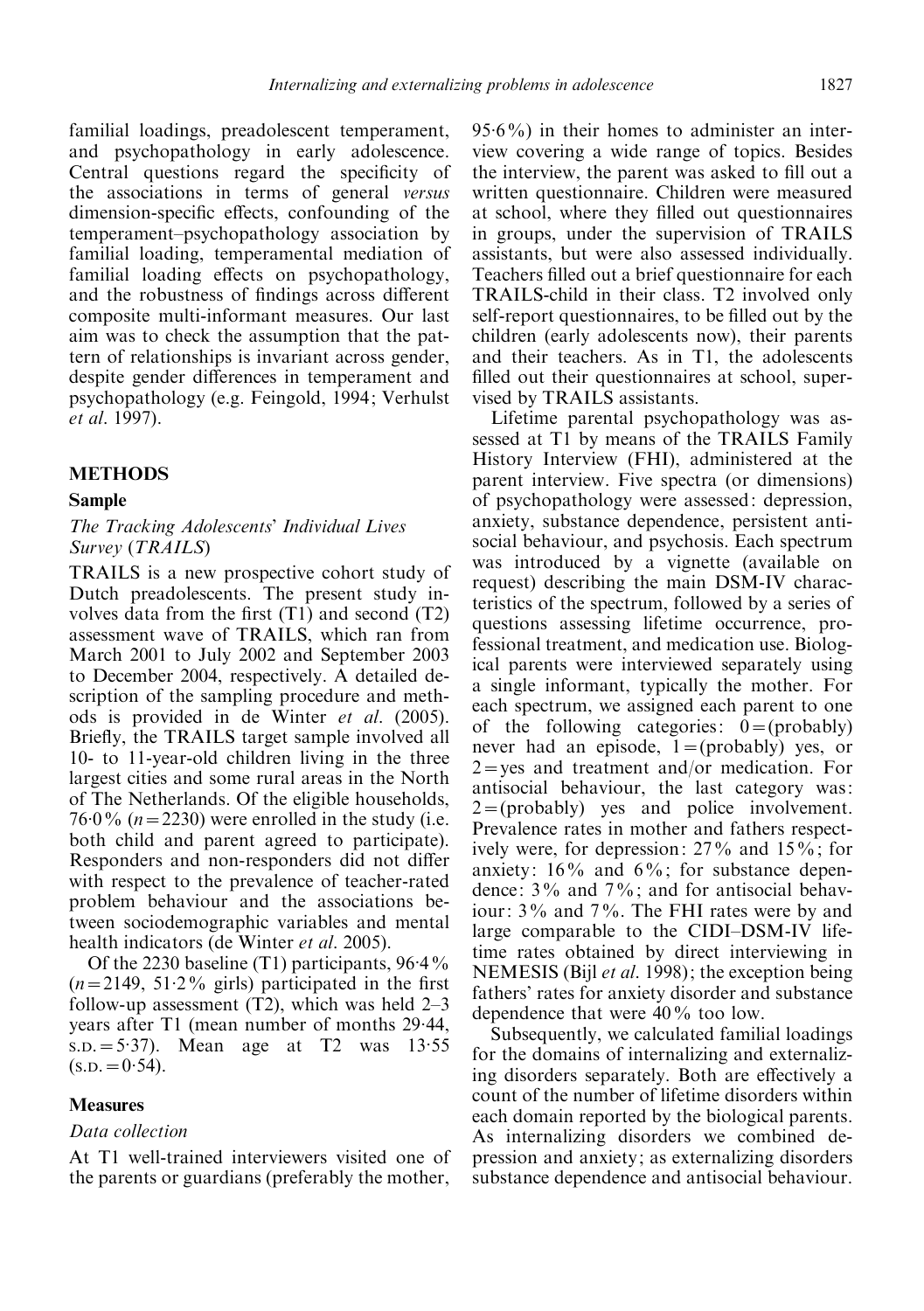The empirical justification for the construction of the familial loadings is twofold (data available on request). First, disorders within each domain were more strongly correlated (on average 0. 34) than disorders across domains (0. 12), for mothers as well as fathers. Factor analysis of the disorder correlation matrix, for fathers and mothers separately, yielded two factors of internalizing and externalizing problems that were similar to the two-dimensional structure of common mental disorders (Krueger, 1999; Vollebergh et al. 2001; Kendler et al. 2003). Secondly, the pattern of associations between parental disorders and offspring psychopathology was similar for fathers and mothers, suggesting that the paternal and maternal indices could be combined without obscuring relevant details. In line with this also is that paternal disorders were weakly correlated with maternal disorders. For instance, paternal and maternal depression were associated  $(0.18)$ and so were paternal and maternal antisocial behaviour  $(0.26)$ .

Child Temperament was assessed at T1 by the parent version of the short form of the Early Adolescent Temperament Questionnaire– Revised (EATQ-R) (Putnam et al. 2001; Ellis et al. 2004). The Dutch version of the EATQ-R (Hartman et al. 2000) identifies the dimensions of High-Intensity Pleasure (the pleasure derived from activities involving high intensity or novelty), Shyness (behavioural inhibition to novelty and challenge, especially social), Fear (worrying and unpleasant affect related to the anticipation of distress), Frustration (negative affect related to interruption of ongoing tasks or goal-blocking), Affiliation (the desire for warmth and closeness with others, independent of shyness or extraversion), and Effortful Control (the capacity to voluntarily regulate behaviour and attention). The six EATQ scales were examined on item-content overlap with the psychopathology measures and some problematic items were removed (see Purified scales).

Child psychopathology was assessed at T1 and T2 with the parent-rated Child Behaviour Checklist (CBCL) (Achenbach, 1991a), the Youth Self-Report (YSR) (Achenbach, 1991b) and the Teacher Checklist of Psychopathology (TCP). Their timeframe was the past 2–6 months. The TCP contains descriptions of problem behaviours corresponding to the syndromes of the CBCL and YSR (de Winter et al. 2005). We constructed broad-band scales of internalizing problems (consisting of items from Anxious/Depressed, Withdrawn/ Depressed, and Somatic Complaints) and externalizing problems (with items from Aggressive behaviour and Rule-Breaking behaviour) (Oldehinkel et al. 2004). The TCP broad-band scores were calculated by summing the scores of the Anxious/Depressed, Withdrawn/Depressed and Somatic Complaints vignettes yielding an TCP internalizing problem score, and the scores on the Aggressive Behaviour and Rulebreaking Behaviour vignettes, yielding the TCP externalizing problems score.

# Purified temperament and psychopathology scales

To examine item-content overlap between the T1 temperament and psychopathology scales, we performed series of exploratory (EFA) and confirmatory factor analyses on the T1 data (CFA) using SPSS 11 and MPLUS 3.11 software, according to Lemery et al. (2002). For both the CBCL and the YSR, separate analyses were performed for every combination of temperament traits (all EATQ scales) and psychopathology dimensions (internalizing, externalizing). The analyses were repeated until all remaining items loaded above 0.30 on the correct factor and below 0. 30 on the wrong factor. All of this yielded the following scales (available on request): CBCL-Internalizing (from 24 to 19 items, Cronbach's  $\alpha = 0.82$ ); CBCL-Externalizing (from 23 to 18 items,  $\alpha = 0.86$ ); YSR-Internalizing (from 28 to 26 items,  $\alpha = 0.87$ ); YSR-Externalizing (from 23 to 19 items,  $\alpha$ =0.84); EATQ-Effortful Control (11 items,  $\alpha = 0.86$ ); EATQ-Frustration (five items,  $\alpha =$ 0. 74); EATQ-Fear (from five to three items,  $\alpha = 0.58$ ); EATQ-High-Intensity Pleasure (six items, Cronbach's  $\alpha = 0.77$ ); EATQ-Shyness (four items,  $\alpha = 0.84$ ); EATQ-Affiliation (from six to five items,  $\alpha = 0.66$ .

# Composite multi-informant indices for internalizing, externalizing, and total problems

For both internalizing and externalizing problems, we calculated composite scales. The multiinformant mean score measure represents the mean of the standardized parent, child, and teacher scores. The multi-informant highest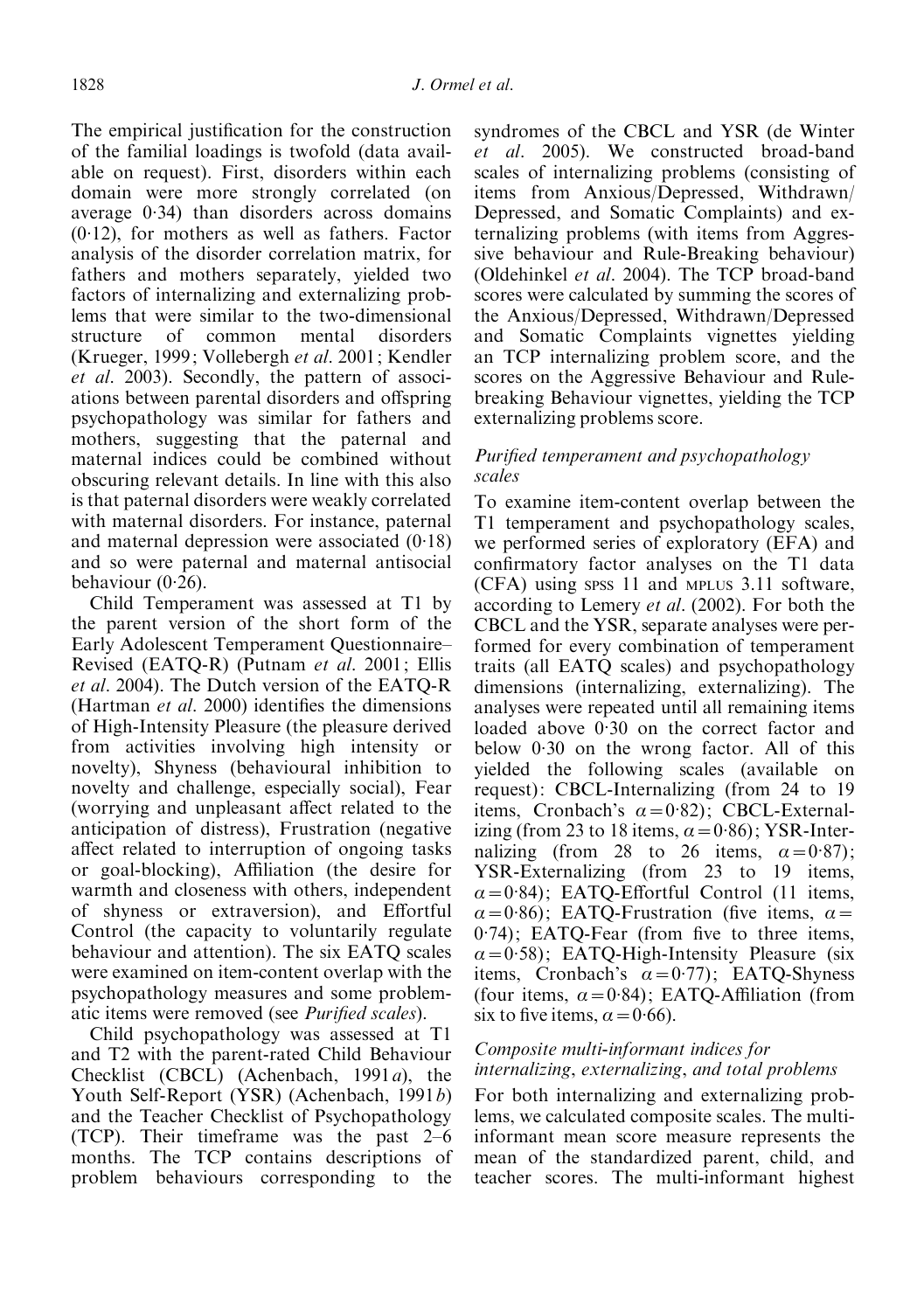score measure reflects the standardized score of the informant with the highest score. We constructed total problem indices by adding the internalizing and externalizing scales. Finally, we constructed indices that did not include the parent-rated CBCL.

# Statistical analysis

We used standardized values (z-scores) for all variables to achieve internally comparable regression coefficients. All analyses were performed by the statistical program STATA (StataCorp, 2003). To obtain a general impression of the associations amongst predictors and outcomes, product–moment correlations were calculated.

We estimated effects of familial loading of internalizing and externalizing pathology on temperament traits by means of six multiple linear regression analyses, one for each trait. Thus the familial loading effects were adjusted for each other.

Next, we estimated familial loading and temperament effects on T2 psychopathology by means of three sets of regression analyses. The first set addressed internalizing problems (after variance shared with externalizing problems was partialled out), the second set addressed externalizing problems (after variance shared with internalizing problems was partialled out), and the third set total problems (internalizing+externalizing). Each set consisted of three different multiple linear regression analyses. The first multiple regression analysis addressed the regression of psychopathology on familial loading. The second one addressed the regression of psychopathology on the six temperament traits. These two analyses yielded familial loading effects adjusted for the other familial loading variable and temperament effects adjusted for the other temperament variables, respectively. In the third multiple regression analysis both the familial loading and temperament variables were included as predictors and we estimated their independent effects on psychopathology, thus simultaneously adjusted for both familial loading and temperament. Comparing adjusted and unadjusted effects will inform on confounding and effect mediation. For instance, if temperament effects adjusted for familial loading are similar to unadjusted effects, we may conclude that

familial loading does not confound or mediate the association between temperament and psychopathology. Likewise, if familial loading effects on psychopathology adjusted for temperament are similar to unadjusted effects, confounding or mediation by temperament is unlikely.

All regression analyses of T2 psychopathology were repeated with various measures to examine the robustness of the findings across several approaches. Measures were the T2 mean score and highest score psychopathology composites and their version without the parent ratings.

We examined gender effects by adding gender and interactions of gender and, respectively, familial loadings and temperament traits to the regression analyses.

# **RESULTS**

Table 1 shows the associations between familial loading, temperament, and T2 psychopathology. Internalizing and externalizing symptoms were weakly correlated, as were internalizing and externalizing familial loading. Some temperament traits were moderately correlated as well, such as low Effortful Control with Frustration, others weakly, such as Frustration with Fear, and low Shyness with High-Intensity Pleasure and Affiliation.

# Familial loading and temperament

Results of the regression analyses of temperament traits on familial loading are presented in Table 2. Adjusted for their overlap, both familial loadings independently influenced Frustration and Effortful Control. In contrast, Fear and High-Intensity Pleasure were influenced by either internalizing or externalizing familial loading, but not both.

# Familial loading and psychopathology

After controlling for the overlap between internalizing and externalizing symptoms and adjusted for each other, familial loading had rather specific effects on psychopathology (data available on request). A high familial loading of internalizing disorders predicted internalizing but not externalizing symptoms whereas a high familial loading of externalizing disorders predicted externalizing but not internalizing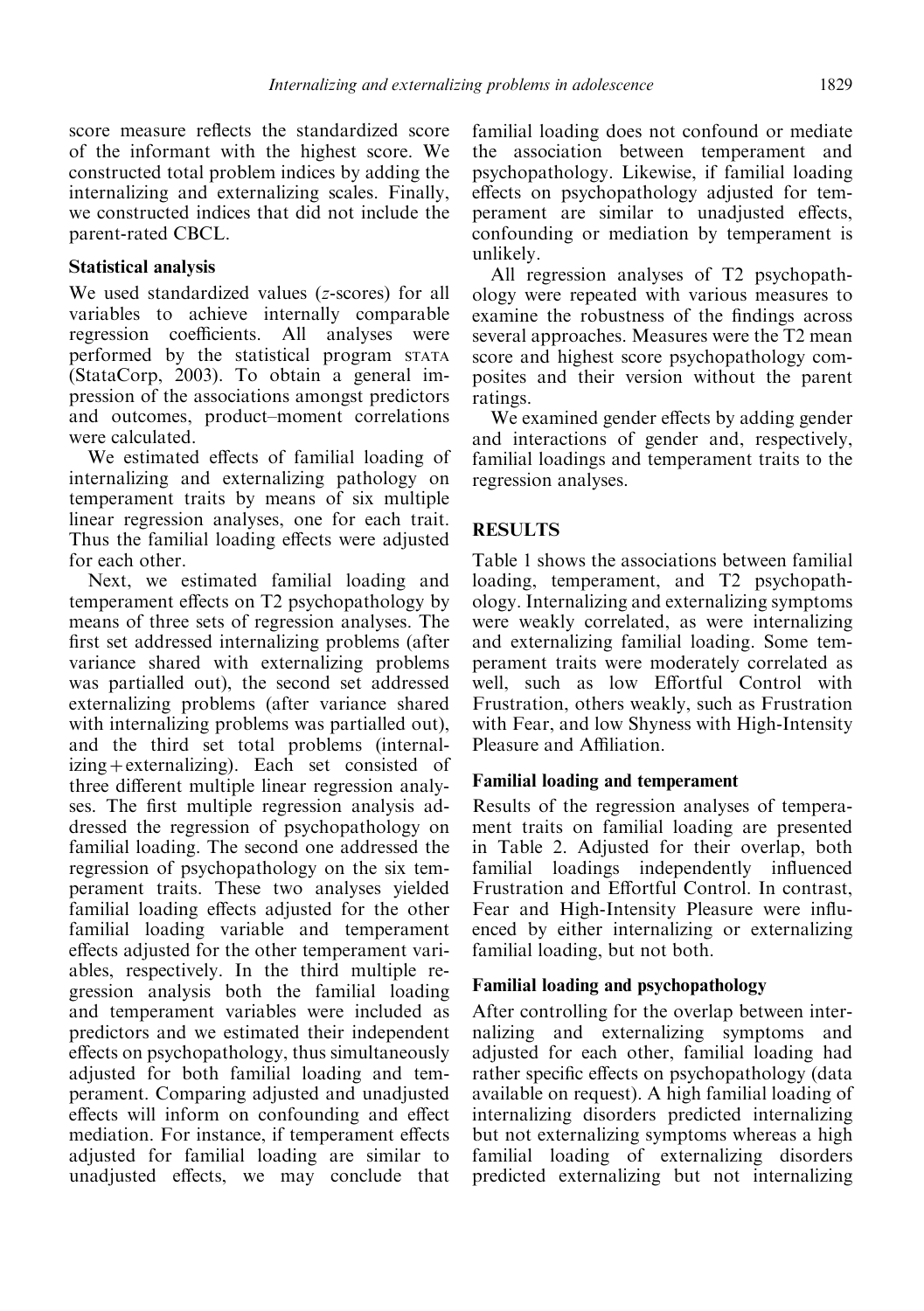|                                          | T <sub>2</sub><br>symptoms | T <sub>2</sub><br>internalizing externalizing<br>symptoms | T <sub>2</sub> total |         | Familal Familial<br>loading: loading: Effortful |         | symptoms internal external Control Frustration Fear Shyness Pleasure Affiliation |         |         | High-<br>Intensity |      |
|------------------------------------------|----------------------------|-----------------------------------------------------------|----------------------|---------|-------------------------------------------------|---------|----------------------------------------------------------------------------------|---------|---------|--------------------|------|
| T <sub>2</sub> internalizing<br>symptoms | 1.00                       |                                                           |                      |         |                                                 |         |                                                                                  |         |         |                    |      |
| T <sub>2</sub> externalizing<br>symptoms | 0.27                       | $1-00$                                                    |                      |         |                                                 |         |                                                                                  |         |         |                    |      |
| T <sub>2</sub> total symptoms            | 0.82                       | 0.77                                                      | 1.00                 |         |                                                 |         |                                                                                  |         |         |                    |      |
| Familial loading:<br>internalizing       | 0.19                       | 0.12                                                      | 0.19                 | 1.00    |                                                 |         |                                                                                  |         |         |                    |      |
| Familial loading:<br>externalizing       | 0.08                       | 0.18                                                      | 0.15                 | 0.25    | 1.00                                            |         |                                                                                  |         |         |                    |      |
| Effortful Control                        | $-0.15$                    | $-0.31$                                                   | $-0.28$              | $-0.12$ | $-0.12$                                         | $1-00$  |                                                                                  |         |         |                    |      |
| Frustration                              | 0.20                       | 0.30                                                      | 0.30                 | 0.12    | 0.07                                            | $-0.40$ | $1-00$                                                                           |         |         |                    |      |
| Fear                                     | 0.20                       | 0.09                                                      | 0.19                 | 0.12    | 0.07                                            | $-0.22$ | 0.27                                                                             | 1.00    |         |                    |      |
| <b>Shyness</b>                           | 0.17                       | $-0.12$                                                   | 0.04                 | 0.03    | $-0.03$                                         | $-0.02$ | 0.10                                                                             | 0.13    | 1.00    |                    |      |
| High-Intensity<br>Pleasure               | $-0.16$                    | 0.12                                                      | $-0.04$              | 0.01    | 0.06                                            | 0.04    | $-0.01$                                                                          | $-0.18$ | $-0.30$ | $1-00$             |      |
| Affiliation                              | 0.00                       | $-0.06$                                                   | $-0.03$              | 0.04    | 0.02                                            | 0.12    | $-0.16$                                                                          | 0.11    | $-0.29$ | 0.15               | 1.00 |

Table 1. Pearson correlation matrix of T1 familial loadings, T1 temperament traits, and T2 composite psychopathology measures

Table 2. Effects of T1 familial loadings on T1 temperament traits<sup>a</sup>

|                                | Regression coefficient $(95\% \text{ CI})^b$             |                                                          |  |  |  |
|--------------------------------|----------------------------------------------------------|----------------------------------------------------------|--|--|--|
| Dependent variable             | Family loading of internalizing<br>problems <sup>b</sup> | Family loading of externalizing<br>problems <sup>b</sup> |  |  |  |
| Effortful Control              | $-0.09$ ( $-0.14$ to $-0.05$ )***                        | $-0.10$ ( $-0.15$ to $-0.06$ )***                        |  |  |  |
| Frustration                    | $0.11(0.06 \text{ to } 0.16)$ ***                        | $0.05(0.01 \text{ to } 0.09)^*$                          |  |  |  |
| Fear                           | $0.11$ (0.07 to $0.16$ )***                              | $0.02$ ( $-0.02$ to $0.07$ )                             |  |  |  |
| <b>Shyness</b>                 | $0.04 (-0.01 \text{ to } 0.08)$                          | $-0.04$ ( $-0.08$ to 0.01)                               |  |  |  |
| <b>High-Intensity Pleasure</b> | $-0.01$ ( $-0.05$ to 0.04)                               | $0.06$ (0.02 to $0.11$ )**                               |  |  |  |
| Affiliation                    | $0.02$ ( $-0.02$ to $0.07$ )                             | $0.01$ ( $-0.03$ to $0.06$ )                             |  |  |  |

<sup>a</sup> All variables were standardized to mean zero and standard deviation 1.<br><sup>b</sup> Familial loading effects are adjusted for one another.

\* $p \le 0.05$ , \*\*  $p \le 0.01$ , \*\*\*  $p \le 0.001$ .

symptoms. Total symptoms was predicted by both familial loadings.

## Temperament and psychopathology

According to the unadjusted correlations in Table 1, high Frustration, low Effortful Control, and high Fear appeared to distinguish between maladaptive and adaptive behaviour, because they correlated with internalizing as well as externalizing and total symptoms. Shyness and High-Intensity Pleasure seemed predominantly dimension-specific markers. The latter two traits were not associated with total symptoms but correlated each with internalizing symptoms and also, but inversely, with externalizing symptoms.

After adjustment for the co-variance amongst the temperament traits and the overlap between internalizing and externalizing problems, the pattern of relationships slightly changed (data available on request). Frustration remained a predictor of internalizing, externalizing, and total symptoms (data available on request). Frustration remained a predictor of internalizing, externalizing, and total symptoms. But adjusted, Effortful Control and Fear had more specific effects. Effortful Control predicted externalizing but no further internalizing symptoms whereas Fear did the opposite. Both still predicted total symptoms. A second difference was that Affiliation emerged in the adjusted analyses as a trait that did not predict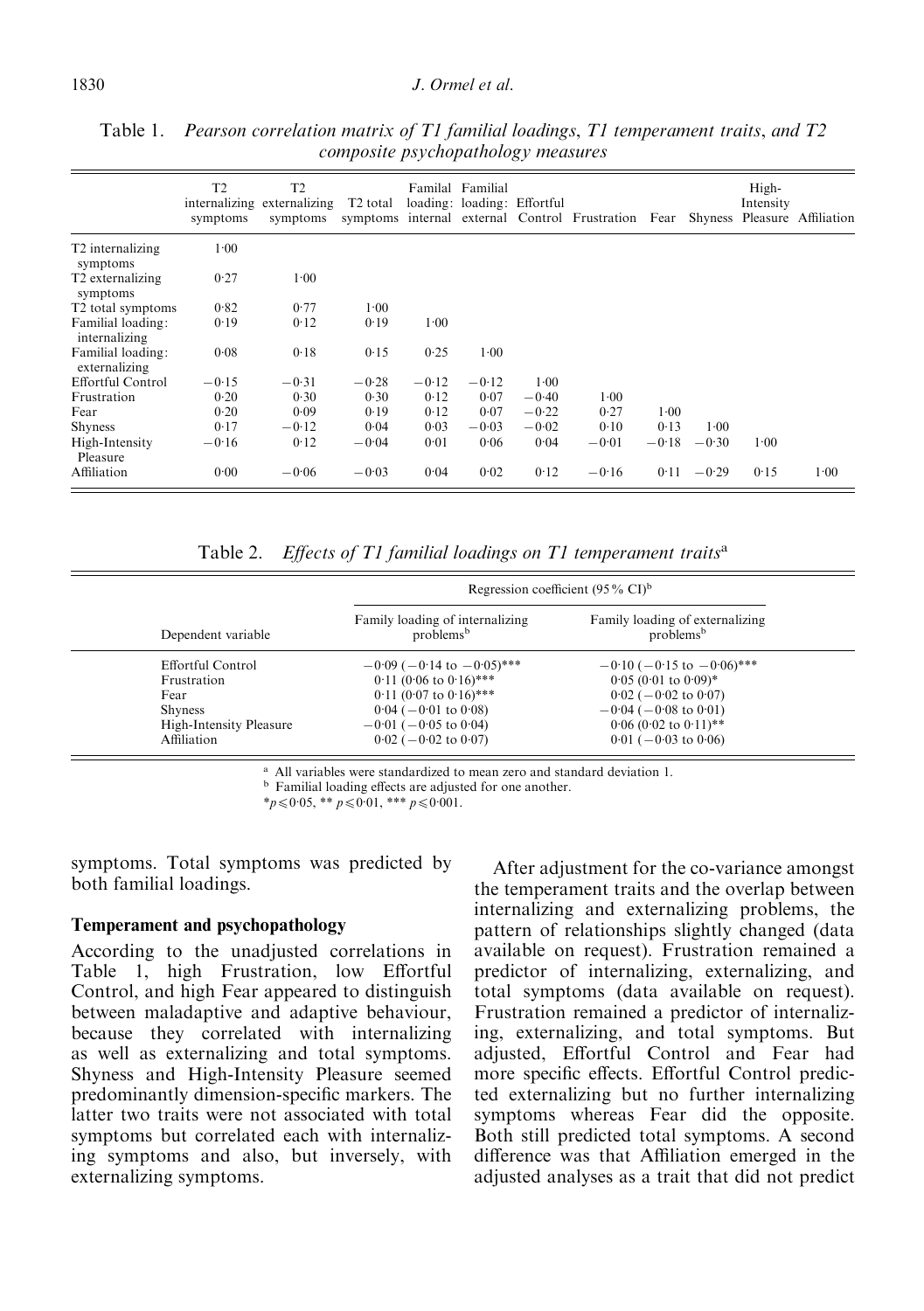|                                 | Regression coefficients (95% CI)                                |                                                                 |                                   |  |  |  |  |  |
|---------------------------------|-----------------------------------------------------------------|-----------------------------------------------------------------|-----------------------------------|--|--|--|--|--|
| Predictors                      | Internalizing problems<br>(adjusted for externalizing problems) | Externalizing problems (adjusted<br>for internalizing problems) | Total amount of problems          |  |  |  |  |  |
| Familial loading: internalizing | $0.13$ (0.09 to $0.17$ )***                                     | $0.01$ ( $-0.03$ to $0.05$ )                                    | $0.12$ (0.07 to $0.16$ )***       |  |  |  |  |  |
| Familial loading: externalizing | $-0.01$ ( $-0.05$ to 0.04)                                      | $0.10$ (0.06 to $0.14$ )***                                     | $0.07$ (0.03 to $0.12$ )**        |  |  |  |  |  |
| Effortful Control               | $-0.01$ ( $-0.06$ to 0.03)                                      | $-0.19$ ( $-0.23$ to $-0.14$ )***                               | $-0.16$ ( $-0.20$ to $-0.11$ )*** |  |  |  |  |  |
| Frustration                     | $0.08$ (0.04 to $0.13$ )**                                      | $0.16$ (0.12 to $0.21$ )***                                     | $0.20$ (0.16 to $0.25$ )***       |  |  |  |  |  |
| Fear                            | $0.07(0.03 \text{ to } 0.12)$ **                                | $0.00 (-0.04 \text{ to } 0.04)$                                 | $0.07$ (0.02 to $0.11$ )**        |  |  |  |  |  |
| <b>Shyness</b>                  | $0.16$ (0.11 to $0.21$ <sup>***</sup>                           | $-0.16$ ( $-0.20$ to $-0.11$ )***                               | $0.01$ ( $-0.04$ to $0.05$ )      |  |  |  |  |  |
| <b>High-Intensity Pleasure</b>  | $-0.14$ ( $-0.19$ to $-0.10$ )***                               | $0.12$ (0.08 to $0.16$ )***                                     | $-0.02$ ( $-0.07$ to 0.02)        |  |  |  |  |  |
| Affiliation                     | $0.09$ (0.05 to $0.14$ )***                                     | $-0.08$ ( $-0.12$ to $-0.04$ )***                               | $0.02$ ( $-0.03$ to $0.06$ )      |  |  |  |  |  |

Table 3. Multiple linear regression analyses of, respectively, T2 internalizing problems, externalizing problems, and total amount of problems on  $T1$  familial loadings and temperament traits<sup>a</sup>

<sup>a</sup> All variables are standardized to mean zero and standard deviation one. The outcome variables represent multi-informant mean score composite measures.

\*  $p \leq 0.05$ , \*\*  $p \leq 0.01$ , \*\*\*  $p \leq 0.001$ .

total symptoms but was related to both dimensions of psychopathology in different directions as were Shyness and High-Intensity Pleasure. High Affiliation predicted internalizing symptoms and low Affiliation externalizing symptoms.

### Familial loading, temperament and psychopathology

Table 3 presents the results of the regression analyses that adjusted simultaneously for both familial loading and temperament, as well as the overlap between internalizing and externalizing problems. Frustration remained a general risk factor; Effortful Control, Fear, and both familial loadings still acted as dimension-specific risk factors, and Shyness, High-Intensity Pleasure, and Affiliation remained conditional direction markers that were unrelated to total symptoms but directed maladjustment towards either internalizing or externalizing problems.

Adjusting for familial loading did not reduce temperament effects on psychopathology, suggesting that familial loading did not confound or mediate the association between temperament and psychopathology. However adjusting for temperament reduced the effects of familial loadings on psychopathology, although they remained specific and statistically significant, as Table 3 shows. The effect of a high familial loading of internalizing pathology on offspring internalizing and total symptoms dropped from  $0.17$  and  $0.18$  to  $0.13$  and  $0.12$ ; the effect of a high familial loading of externalizing pathology on offspring externalizing and total symptoms dropped from  $0.15$  and  $0.11$  to  $0.10$  and  $0.07$ . On average, temperament traits mediated onethird of the effect of familial loading on psychopathology.

#### Girls versus boys

Girls and boys differed at age 13–14 in psychopathology and temperament, in that girls had more internalizing problems  $[t(2147)=10.21,$  $p < 0.001$ ] but fewer externalizing problems  $[t(2147) = -5.74, p < 0.001]$  and more problems in total  $[t(2147) = 3.46, p < 0.001]$ . Furthermore, we found gender differences in all temperament traits: girls had higher levels of Effortful Control  $[t(1985) = 8.20, p < 0.001]$ , Fear  $[t(1982)$  $=$  5.11,  $p < 0.001$ ], Shyness [t(1984) = 4.49,  $p <$ 0.001], and Affiliation  $[t(1984) = 9.55, p < 0.001]$ ; and lower levels of Frustration  $[t(1983)$  =  $-3.35$ ,  $p < 0.001$ ] and High-Intensity Pleasure  $[t(1980) = -5.51, p < 0.001]$ . As might be expected, girls and boys did not differ with respect to familial loadings [internalizing:  $t(2159) =$ 0.51,  $p=0.61$ ; externalizing:  $t(2165) = -0.11$ ,  $p = 0.91$ ].

Interactions of gender with familial loadings and temperament traits were virtually all statistically non-significant. We found one gender by familial loading interaction  $(p=0.011)$ , in that the association of familial loading of externalizing pathology with externalizing problems was stronger in boys than in girls. None of the gender by temperament interactions reached statistical significance.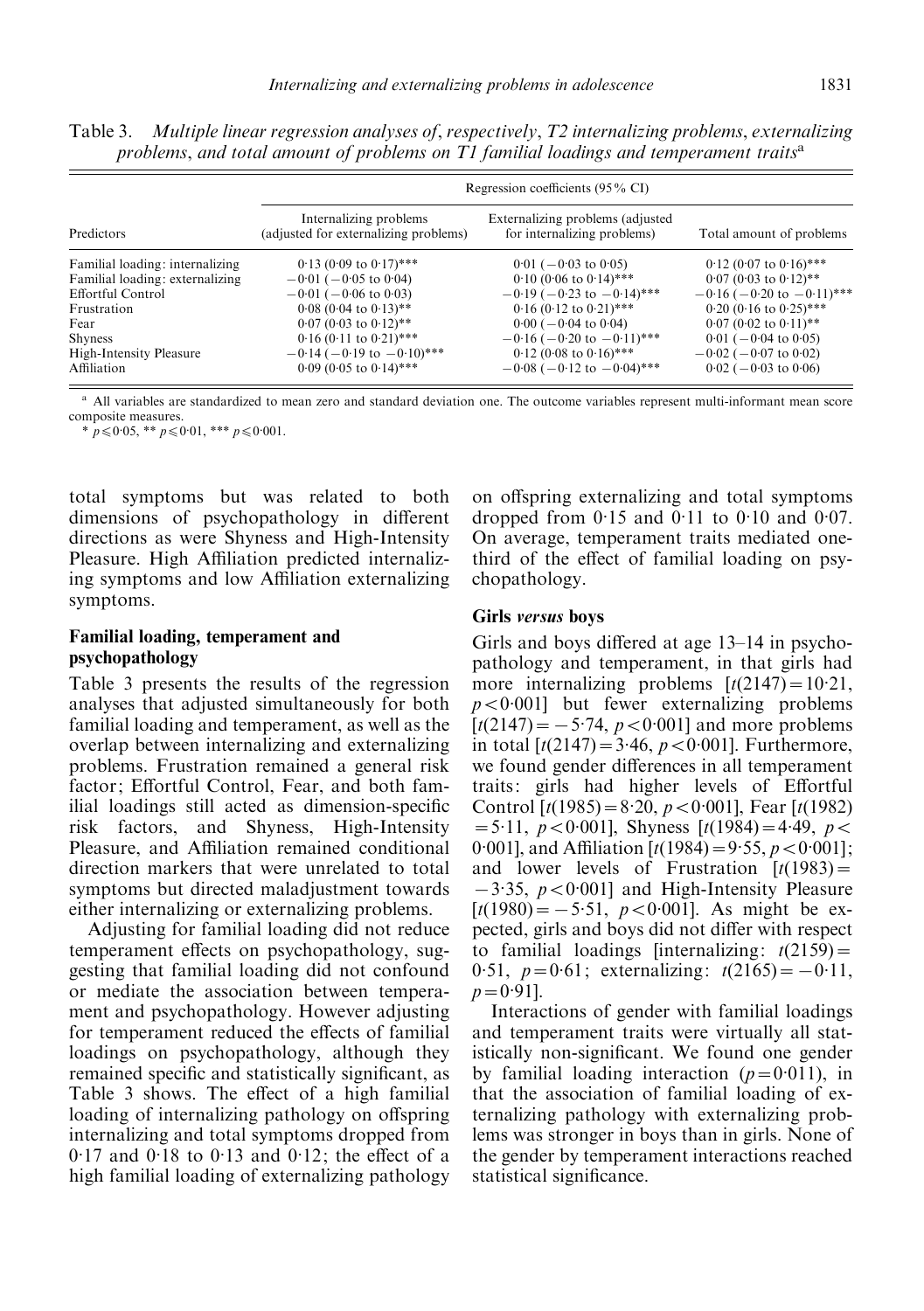# Robustness

Additional analyses in which we used the highest score composite measures of psychopathology instead of the mean score composite measures yielded very similar regression coefficients (data available on request). We also repeated the multiple regression analyses with composite measures that excluded parent ratings. The pattern of associations did not change but the effects were generally slightly weaker (data available on request). This is not unexpected given the increase in measurement error due to the loss of a major indicator.

# **DISCUSSION**

This study aimed to expand earlier work on the relationship between temperament and psychopathology in preadolescents in two ways: first by adding familial loading of internalizing and externalizing disorders and secondly by using a prospective design in which baseline familial loading and preadolescent temperament were related to psychopathology in early adolescence. Familial loadings acted as dimension-specific risk factors, in that familial loading of internalizing psychopathology predicted internalizing but not externalizing problems, whereas familial loading of externalizing disorders predicted externalizing but not internalizing problems (note that variance shared by externalizing and internalizing problems was partialled out). As a result they also predict independently the total amount of problems.

Adjusted for overlap between the preadolescent temperament traits, three types of relationship with later psychopathology could be distinguished: general risk factors, dimension-specific risk factors, and conditional direction markers. The latter do not increase risk but shape the problems, if any, in either the internalizing or externalizing direction. Adjustment for familial loading did not affect the effect of temperament traits on psychopathology, rendering the temperament–psychopathology association free of confounding by familial loadings. However, adjustment for temperament effects reduced the association of familial loading with psychopathology by one-third, suggesting that the effects of familial loadings on offspring mental health are partly mediated by offspring temperament.

Overall, the effects were weak but unequivocal and distinctive, and independent of gender despite significant gender differences in temperament and psychopathology. The findings regarding the familial loadings and most temperament traits provide support for the specificity hypothesis of partly different aetiologies of internalizing versus externalizing problems (e.g. Kendler et al. 2003; Krueger & Tackett, 2003). The findings regarding the temperamental trait of Frustration corroborate the notion that internalizing and externalizing problems also share risk factors (Neeleman et al. 2004). Stronger associations may be found with lifetime measures of offspring psychopathology and in late adolescence and adulthood.

The effects of familial loadings on offspring mental health have environmental and genetic origins, as the psychiatric disorders that underlie the familial loadings have complex aetiologies in which genetic and environmental factors interact (e.g. Rutter et al. 1997; Rutter & Silberg, 2002). Although the notion of  $G \times E$ interplay makes it less useful to think in the terms of relative contributions, quantitative twin studies generally suggest that one-third to two-thirds of the variance in liability to internalizing and externalizing disorders has genetic origins (e.g. Kendler et al. 2003; McGuffin et al. 2002).

## Limitations and strengths

The findings should be interpreted in the light of three limitations. First, the familial loadings for internalizing and externalizing disorders are crude approximations of essentially continuously distributed familial loadings, as they concern only parents and not other relatives and did not take into account age differences between families. Furthermore, we did not interview each biological parent in person but interviewed only one parent directly, usually the mother, and used this parent as informant for the other parent. The evidence on the drawbacks of family history interviews as compared with direct interviews of relatives is mixed (e.g. Caspi et al. 2001; Buecking *et al.* 2004), but generally points to underreporting of lifetime parental psychopathology. Except for fathers' anxiety and substance dependence and perhaps mother's antisocial behaviour, our prevalence rates were comparable to the lifetime rates of the large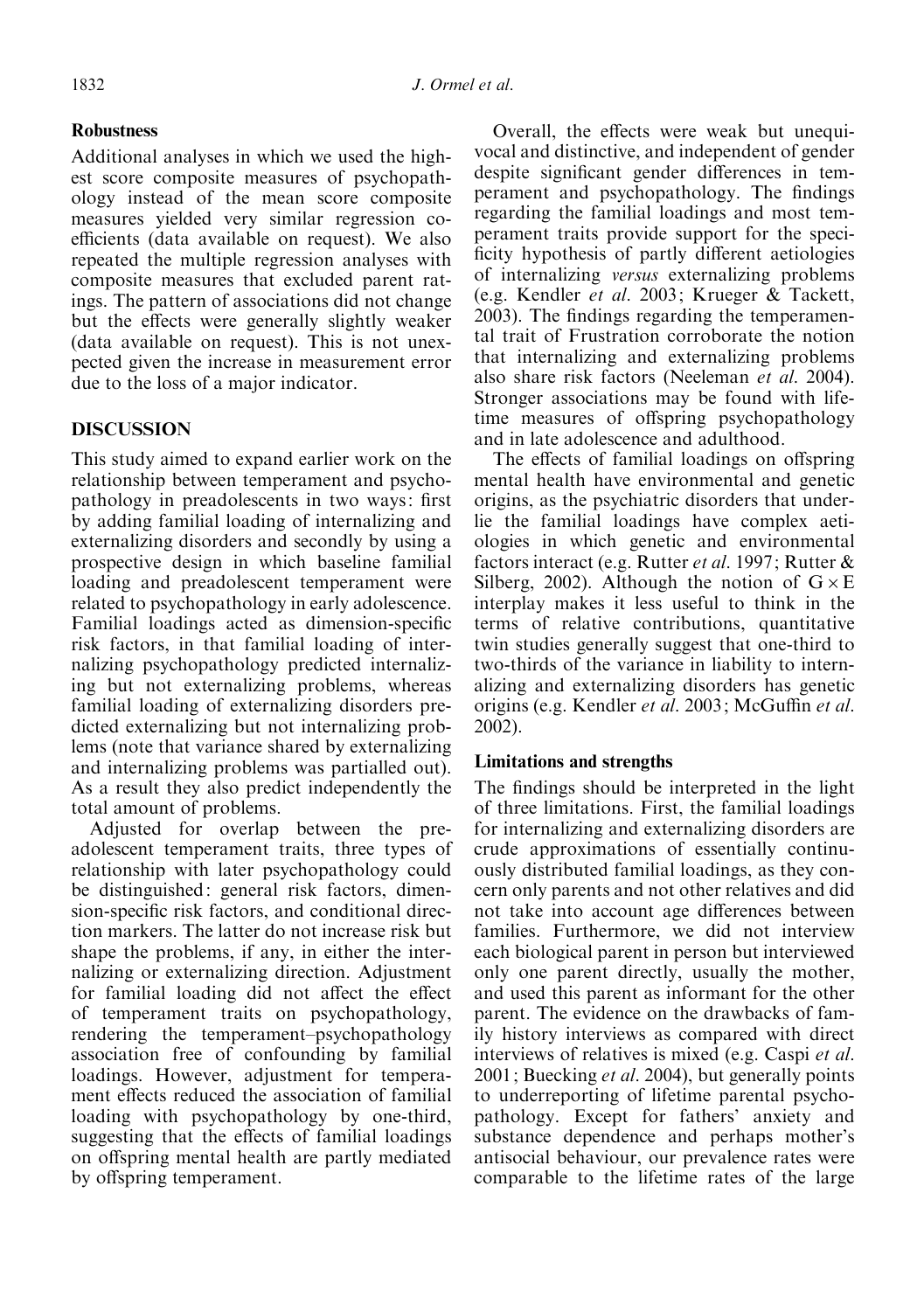NEMESIS study that used direct interviewing. Since we pooled paternal and maternal disorders in two broad familial loading indices, under- and overreporting of specific disorders may have averaged out somewhat. Yet, underreporting and thus underestimation of associations is possible. Secondly, we used the same parent as informant for lifetime parental psychopathology and offspring temperament. Since this parent was also one of the three informants on offspring psychopathology, the measures may share method variance. The reliance on a single source is problematic as it may inflate associations and cause bias. The first may have occurred but probably not the latter. When we removed the parent report from the multiinformant measures, the effects fell slightly but the pattern of relationships did not change. Thirdly, we could not control for potentially confounding factors that are correlated with parental psychiatric history and preadolescent temperament. For instance, chronic family discord might have influenced both parental and offspring mental health, and obstetric complications could have influenced both offspring temperament and mental health.

Major strengths include the large populationbased sample; the prospective design; the use of composite measures of psychopathology based on multiple informants (parent, teacher, child); and the robustness of findings with different composite multi-informant measures with and without parent ratings of offspring psychopathology. Further assets include the use of purified measures of psychopathology and temperament from which items with similar content were removed, making it unlikely that the prospective association between temperament and psychopathology is inflated by item–content overlap.

## Temperament trait-specific influences on psychopathology

Frustration acted as a general risk factor that predicted maladjustment whereas Effortful Control and Fear acted as dimension-specific risk factors. Shyness, High-Intensity Pleasure and Affiliation were direction markers, steering the conditional probability of internalizing versus externalizing problems. How well do these findings fit models of the temperament– psychopathology relationship (Clark et al. 1994;

Costa & Widiger, 2002; Shiner & Caspi, 2003) ? The spectrum model states that psychopathology represents the extremes of continuously distributed temperament traits or clusters, which implies substantial continuity of psychopathology over time. The vulnerability/ resilience model assumes that, in the face of adversity, temperament sets in motion processes that cause the development of psychopathology (vulnerability) or protect against it (resilience). This model implies more within-person variation of psychopathology than the spectrum model (e.g. Ormel & Schaufeli, 1991). A third model is the pathoplastic model that asserts that temperament shapes the form of psychopathology but does not play a causative role. Our study suggests that different temperament traits fit different models; with Frustration acting in accordance with the vulnerability/resilience model, Effortful Control and Fear in accordance with the spectrum model, and Shyness, High-Intensity Pleasure and Affiliation in accordance with the pathoplastic model. Within each model the traits can exert their influence via person–environment correlation (temperament-related individual differences in exposure to environments), person–environment interaction (temperament-related individual differences in sensitivity to environments), or both (Plomin, 1994; Rutter et al. 1997).

# The importance of specific temperament and personality facets

There is increasing evidence that temperament and personality are less distinct than often assumed (McCrae et al. 2000). Their close connection is clearly recognized in Rutter's (1987) definition of personality as ' the social and cognitive elaborations of temperament endowment: the thoughts, feelings, attitudes, and values that project early-emerging stylistic differences out into the world'. Our findings emphasize the importance of studying the role of personality in psychopathology at the level of the facets of the broad dimensions of personality. The big five are too crude for this task, since the very same dimension may subsume differentially operating facets. For instance, Neuroticism probably contains facets that largely act as general risk factors (e.g. vulnerability, angry hostility), while other facets of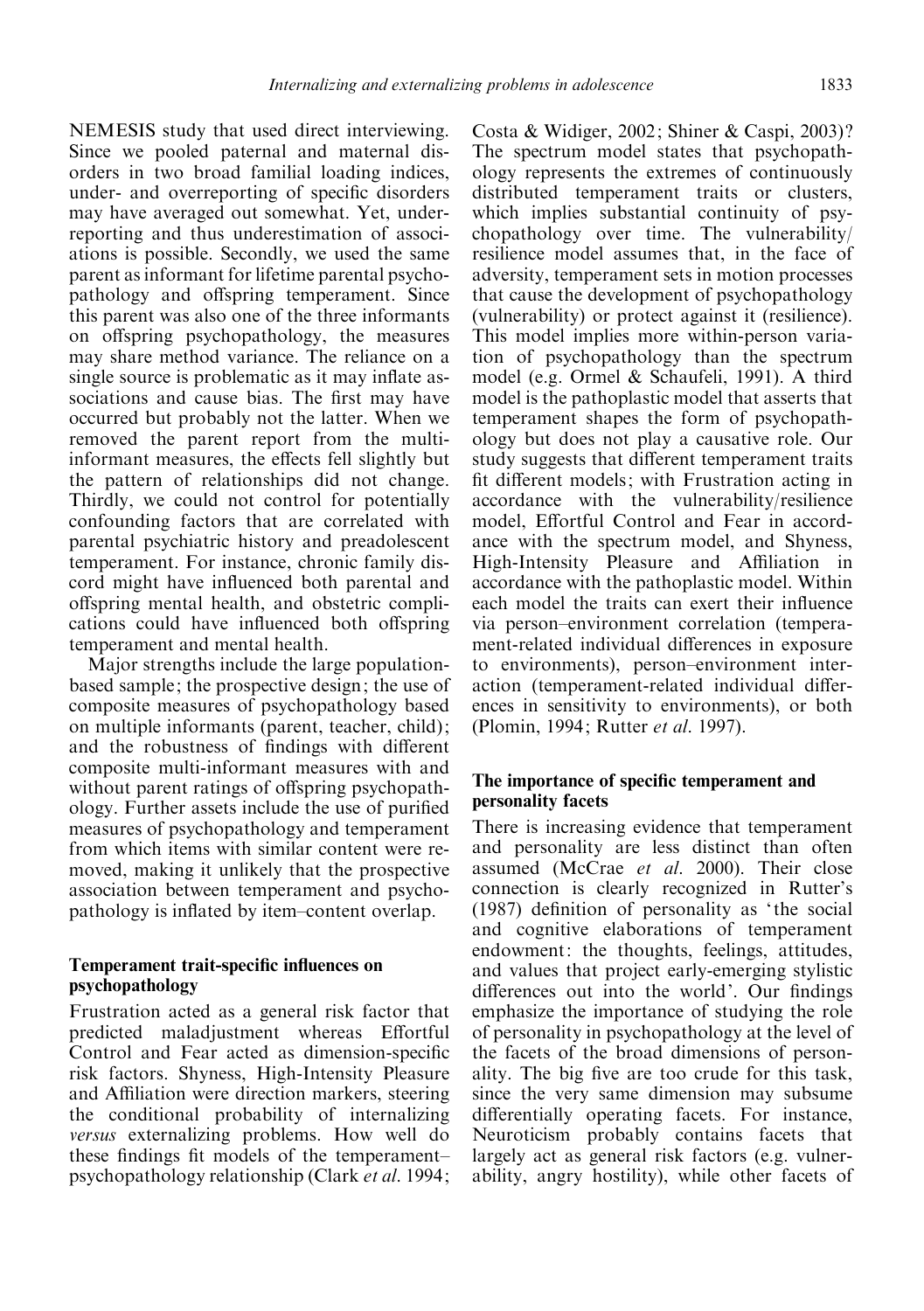Neuroticism have more dimension-specific effects (e.g. anxiety, depression for internalizing problems; impulsiveness for externalizing problems). Similar heterogeneity may characterize other broad dimensions of personality such as Conscientiousness and Extroversion.

# **CONCLUSION**

We found meaningful general and dimensionspecific relationships between familial loading, temperament and psychopathology. Since only one-third of the familial loading effects were mediated by temperament, additional mediators must play a role. The findings stress the significance of distinguishing (i) general risk factors, (ii) dimension-specific risk factors, and (iii) conditional direction markers that do not increase risk but steer the conditional probability of internalizing versus externalizing problems. In particular, the existence of general risk factors and conditional direction markers is important as they add two types of determinants to the types of spectrum-specific (internalizing, externalizing) and disorder-specific risk factors that have been demonstrated in studies of the structure of common mental and behavioural disorders and underlying genetic architecture (e.g. Kendler et al. 2003; Krueger & Tackett, 2003). Temperament traits may yield potentially valuable endophenotypes for psychiatric genetic research (e.g. Benjamin et al. 2002). In particular, the general risk factor Frustration and the dimension-specific risk factors Effortful Control and Fear are interesting candidates because they mediate familial loading effects and have differential relationships with psychopathology.

# ACKNOWLEDGEMENTS

This research is part of the Tracking Adolescents' IndividualLives Survey (TRAILS). Participating centres of TRAILS include various Departments of the University of Groningen [J. Ormel (PI), S. M. Lindenberg, R. B. Minderaa, A. J. Oldehinkel, M. Reyneveld, A. F. de Winter]; the Erasmus Medical Center of Rotterdam [F. C. Verhulst (PI), R. F. Ferdinand]; the University of Nijmegen (J. Buitelaar); the Trimbos Institute and University of Leiden (W. A. M. Vollebergh).

TRAILS is financially supported by grants from the Netherlands Organization for Scientific Research (GB-MW 940-38-011, GB-MAG 480-01-006, ZonMw 100.001.001; NWO-175.010.2003.005), an unrestricted grant from the Department of Justice, and by the participating universities.

#### DECLARATION OF INTEREST

None.

#### **REFERENCES**

- Achenbach, T. M. (1991a). Manual for the Child Behavior Checklist/ 4-18 and 1991 profile. University of Vermont: Burlington, VT.
- Achenbach, T. M. (1991b). Manual for the Youth Self-Report and 1991 profile. University of Vermont: Burlington, VT.
- Achenbach, T. M., McConaughy, S. H. & Howell, C. T. (1987). Child/adolescent behavioral and emotional problems: implications of cross-informant correlations for situational specificity. Psychological Bulletin 101, 213–232.
- Benjamin, J., Ebstein, R. P. & Belmaker, R. H. (2002). Personality genetics, 2002. Israel Journal of Psychiatry and Related Sciences 39, 271–279.
- Bijl, R. V., Ravelli, A. & van Zessen, G. (1998). Prevalence of psychiatric disorder in the general population: results of The Netherlands Mental Health Survey and Incidence Study (NEMESIS). Social Psychiatry and Psychiatric Epidemiology 33, 587–595.
- Bird, H. R., Gould, M. S. & Staghezza, B. (1992). Aggregating data from multiple informants in child psychiatry epidemiological research. Journal of the American Academy of Child and Adolescent Psychiatry 31, 78–85.
- Buecking, A., Rothen, S., Ferrero, F. & Preisig, M. (2004). Interinformant agreement on anxiety disorders: family history versus direct interview information. Presented at the 12th symposium of the AEP, section Epidemiology and Social Psychiatry, 23–26 June, Mannheim, Germany.
- Caspi, A., Taylor, A., Smart, M., Jackson, J., Tagami, S. & Moffitt, T. E. (2001). Can women provide reliable information about their children's fathers ? Cross-informant agreement about men's lifetime antisocial behaviour. Journal of Child Psychology and Psychiatry 42, 915–920.
- Clark, L. A., Watson, D. & Mineka, S. (1994). Temperament, personality, and the mood and anxiety disorders. Journal of Abnormal Psychology 103, 103–116.
- Costa, P. T. Jr. & Widiger, T. A. (2002). Personality Disorders and the Five-Factor Model of Personality. APA: Washington, DC.
- de Winter, A. F., Oldehinkel, A. J., Veenstra, R., Brunnekreef, J. A., Verhulst, F. C. & Ormel, J. (2005). Evaluation of non-response bias in mental health determinants and outcomes in a large sample of pre-adolescents. European Journal of Epidemiology 20, 173–181.
- Eaves, L., Heath, A., Martin, N., Maes, H., Neale, M., Kendler, K. S., Kirk, K. & Corey, L. (1999). Comparing the biological and cultural inheritance of personality and social attitudes in the Virginia 30000 study of twins and their relatives. Twin Research 2, 62–80.
- Ellis, L. K., Rothbart, M. K. & Posner, M. I. (2004). Individual differences in executive attention predict self-regulation and adolescent psychosocial behaviors. Annals of the New York Academy of Sciences 1021, 337–340.
- Feingold, A. (1994). Gender differences in personality: a metaanalysis. Psychological Bulletin 116, 429–456.
- Fowles, D. C. (1993). Biological variables in psychopathology: a psychobiological perspective. In Comprehensive Handbook of Psychopathology (ed. P. B. Sutker and H. E. Adams), pp. 57–82. Plenum Press: New York.